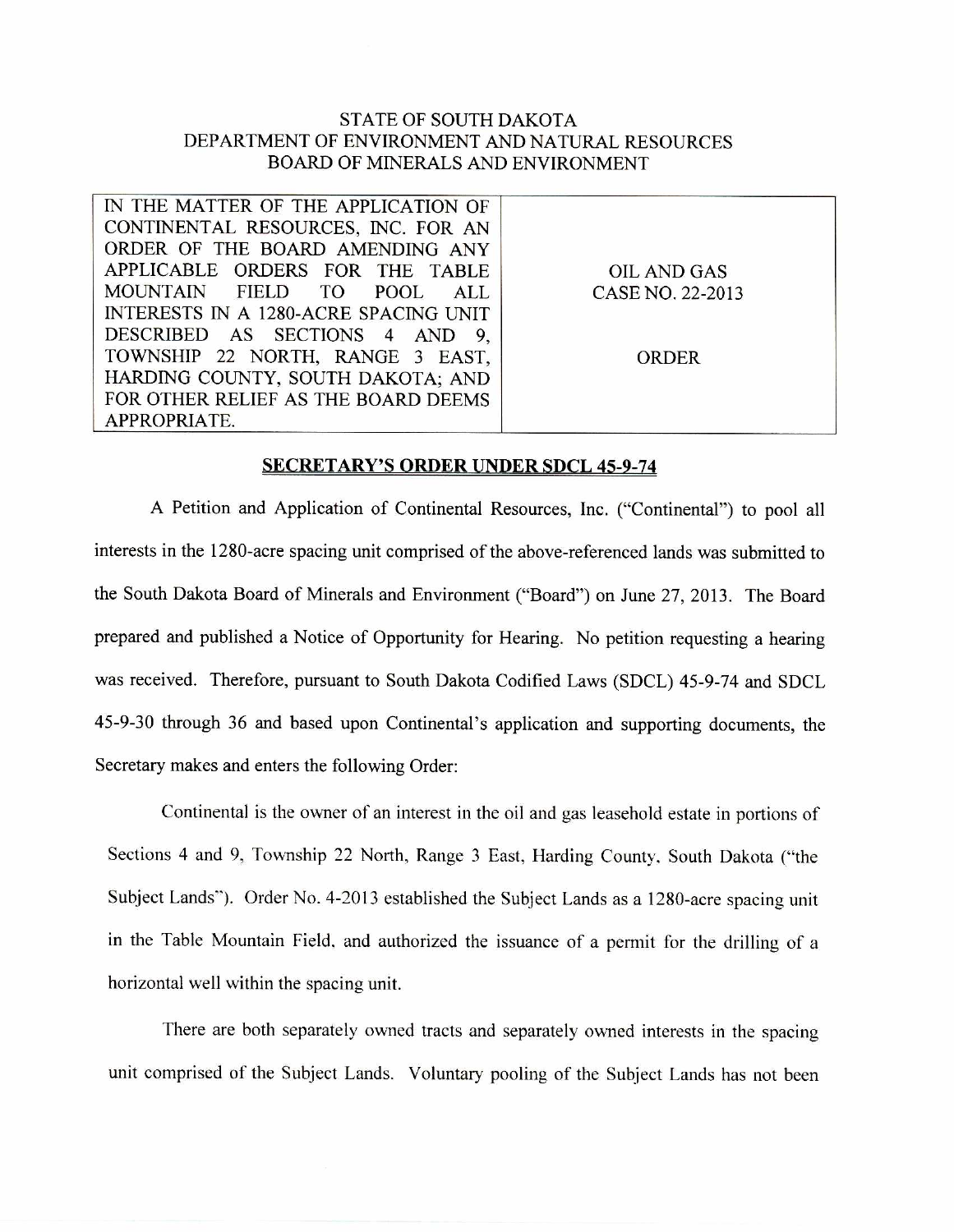accomplished.

Under the current case, Continental has requested that the Board pool all interests in the aforementioned spacing unit, and that Continental be designated as operator of the authorized horizontal well within said spacing unit.

In Continental's opinion, pooling the Subject Lands will increase the ultimate recovery of the pool, prevent waste, prevent the drilling of unnecessary wells and protect correlative rights.

## **IT IS THEREFORE ORDERED**

A. Pooling of all interests in the 1280-acre spacing unit comprised of Sections 4 and 9, Township 22 North, Range 3 East, Harding County, South Dakota, is hereby granted for the Table Mountain Field. Subject to permitting requirements, Continental is hereby authorized to drill, equip, and operate the authorized horizontal well within said spacing unit.

B. All expenses incurred in drilling, equipping and operating a well on the spacing unit, plus a reasonable charge for supervision and interest, and all production from such well, shall be allocated to the various tracts within the spacing unit on the basis of the ratio of the number of acres contained in each separately owned tract to the number of acres in the spacing unit.

C. Operations incident to the drilling of a well on any portion of the spacing unit shall be deemed for all purposes the conduct of such operation upon each separately owned tract in the spacing unit, and production allocated to each tract shall, when produced, be deemed for all purposes to have been produced from each tract by a well drilled thereon.

D. Any owner of mineral interests in the spacing unit may elect to participate in the risk and cost of the drilling and operation of the authorized horizontal well at any time prior to completion of the well upon the basis of full participation or upon terms and conditions mutually agreeable to Continental and the mineral interest owner.

2